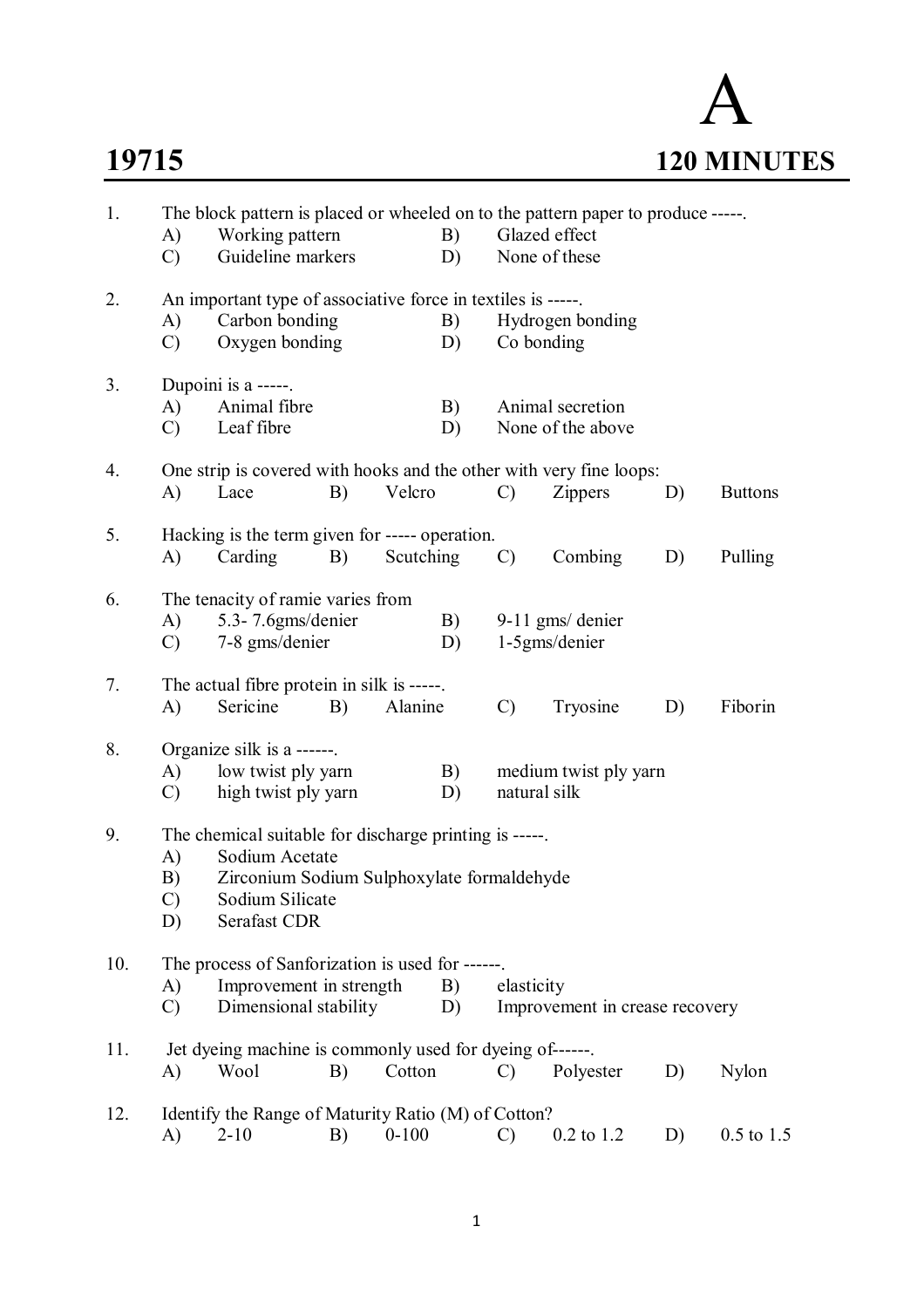| 13. | A)<br>$\mathcal{C}$                                                                                                                                                                                                                                                            | The RKm of a yarn is equal to-----<br>$g$ /tex<br>breaking l/ km                                                                                                        |        | B)<br>D)        | g/den<br><b>CSP</b>  |                                            |    |              |
|-----|--------------------------------------------------------------------------------------------------------------------------------------------------------------------------------------------------------------------------------------------------------------------------------|-------------------------------------------------------------------------------------------------------------------------------------------------------------------------|--------|-----------------|----------------------|--------------------------------------------|----|--------------|
| 14. | A)<br>$\mathcal{C}$                                                                                                                                                                                                                                                            | Fabric cover on a loom is improved by -----.<br>Raising the back rest<br>Having late picking                                                                            |        | B)<br>D)        |                      | Having early shedding<br>None of the above |    |              |
| 15. | The most important ingredient of a scouring composition is ----.<br>Wetting agent<br>B)<br>Alkali<br>A)<br>Emulsifying agent<br>Sodium silicate<br>$\mathcal{C}$<br>D)                                                                                                         |                                                                                                                                                                         |        |                 |                      |                                            |    |              |
| 16. | (A)<br>$\mathcal{C}$                                                                                                                                                                                                                                                           | Mercerisation is carried out with NaOH of -----.<br>$10-15%$ conc<br>5-10% conc                                                                                         |        | B)<br>D)        |                      | 18-25% conc<br>25-35 % conc                |    |              |
| 17. | A)<br>$\mathcal{C}$                                                                                                                                                                                                                                                            | Uster classimat is for classifying ------.<br>Yarn faults<br>Yarn irregularity                                                                                          |        | B)<br>D)        | Yarn count           | Yarn imperfections                         |    |              |
| 18. | Fixation of Disperse Dyes on Polyester is carried out at:<br>atmospheric steaming<br><b>B</b> )<br>pressure steaming<br>A)<br>curing at $140^{\circ}$ C<br>D)<br>temperature variation<br>$\mathcal{C}$                                                                        |                                                                                                                                                                         |        |                 |                      |                                            |    |              |
| 19. | A)<br>$\mathcal{C}$                                                                                                                                                                                                                                                            | The fabric come out from the loom is known as -----<br>Grey goods<br>Mercerized goods                                                                                   |        | B)<br>D)        | Gray goods           | None of the above                          |    |              |
| 20. | A)                                                                                                                                                                                                                                                                             | Which of the following type of weave produces lustrous surface?<br>Twill<br>B)                                                                                          | Satin  |                 | $\mathcal{C}$        | Jacquard                                   | D) | Pile weave   |
| 21. | A)                                                                                                                                                                                                                                                                             | Type of study which is loosely structured and designed to expand understanding of a<br>topic and provide insights?<br>Descriptive<br>B)                                 | Casual |                 | $\mathcal{C}$        | Exploratory D)                             |    | Experimental |
| 22. | All the following are possible goals of an exploratory study, except<br>test hypotheses<br>B)<br>expand understanding of a topic<br>A)<br>provide insights<br>discover future research tasks<br>$\mathcal{C}$<br>D)                                                            |                                                                                                                                                                         |        |                 |                      |                                            |    |              |
| 23. | Which of the following is NOT an example for a monitoring study?<br>Counting traffic at an intersection<br>A)<br>B)<br>Telephonic interview<br>Mystery shopping in a competitor's store<br>$\mathcal{C}$<br>Documenting interactions between customers and a call centre<br>D) |                                                                                                                                                                         |        |                 |                      |                                            |    |              |
| 24. | A)                                                                                                                                                                                                                                                                             | The chief merit of a survey is -----.<br>Adaptability B)                                                                                                                |        | Connectivity C) |                      | Versatility                                | D) | Sensibility  |
| 25. | A)<br>$\mathcal{C}$                                                                                                                                                                                                                                                            | A theory is a set of systematically related propositions specifying casual relationship<br>among variables and is defined by -----.<br>Gibbes<br>Black James & Champion |        | B)<br>D)        | P.V Young<br>Kothari |                                            |    |              |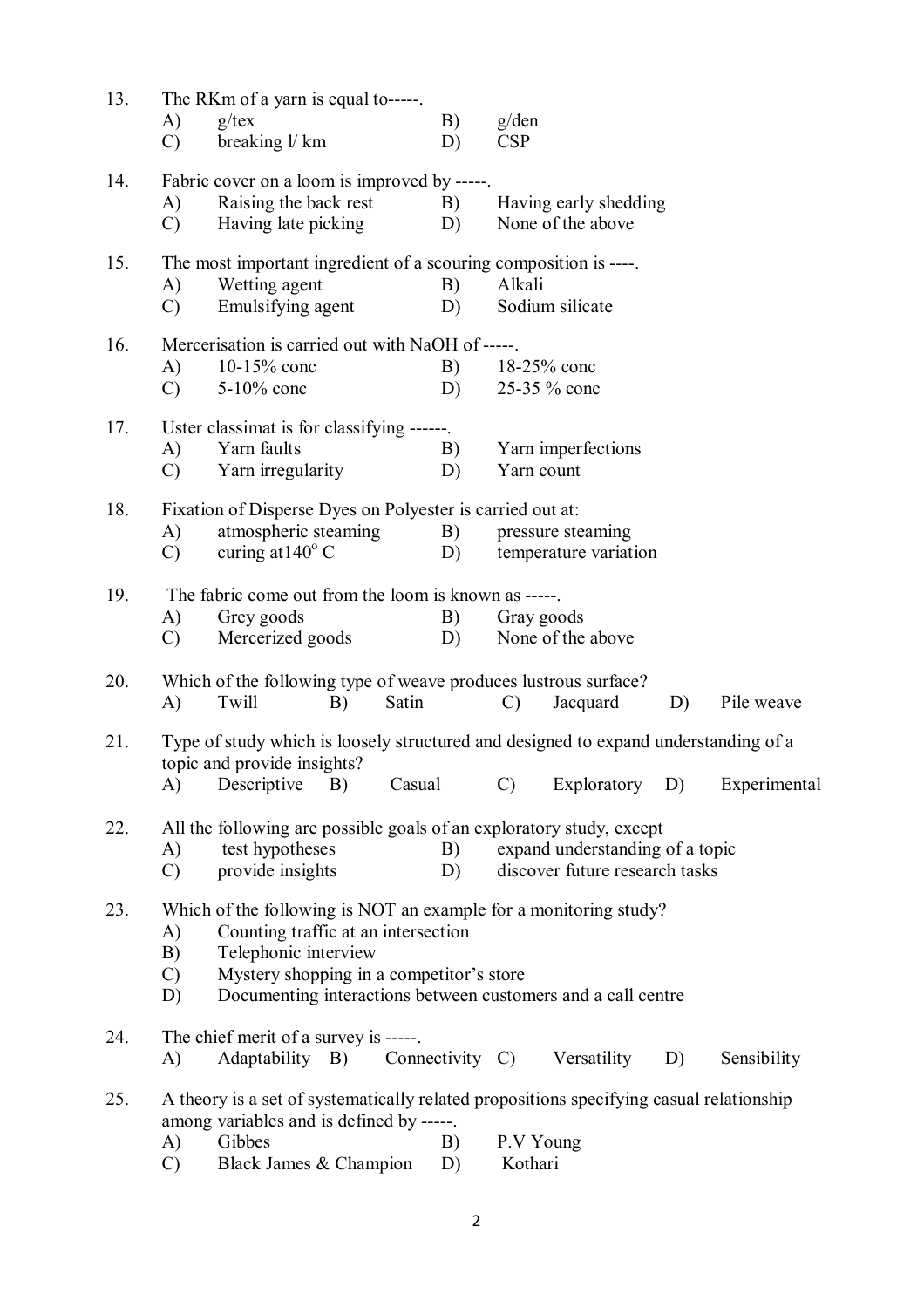| 26. | Which of the following is an example of primary data?                                                              |                                                                                                                                                                                                                                                       |    |                 |                                |                                  |                       |    |               |  |  |  |
|-----|--------------------------------------------------------------------------------------------------------------------|-------------------------------------------------------------------------------------------------------------------------------------------------------------------------------------------------------------------------------------------------------|----|-----------------|--------------------------------|----------------------------------|-----------------------|----|---------------|--|--|--|
|     | A)                                                                                                                 | <b>Book</b>                                                                                                                                                                                                                                           |    |                 | B)                             | Journal                          |                       |    |               |  |  |  |
|     | $\mathcal{C}$                                                                                                      | Census Report                                                                                                                                                                                                                                         |    |                 | D)                             | Newspaper                        |                       |    |               |  |  |  |
| 27. |                                                                                                                    | Ethical neutrality is a feature of ------                                                                                                                                                                                                             |    |                 |                                |                                  |                       |    |               |  |  |  |
|     | A)                                                                                                                 | Scientific method                                                                                                                                                                                                                                     |    |                 | B)                             | Observation                      |                       |    |               |  |  |  |
|     | $\mathcal{C}$                                                                                                      | Deduction                                                                                                                                                                                                                                             |    |                 | D)                             |                                  | Logical thinking      |    |               |  |  |  |
| 28. | $\ddot{1}$<br>$\overline{11}$                                                                                      | Which among the following best describes the sequence in a research?<br>Collection of data, Selection of a problem, Formulation of a problem, Editing<br>and Coding.<br>Selection of a problem, Formulation of a problem, Collection of data, Editing |    |                 |                                |                                  |                       |    |               |  |  |  |
|     |                                                                                                                    | and Coding.                                                                                                                                                                                                                                           |    |                 |                                |                                  |                       |    |               |  |  |  |
|     | iii)                                                                                                               | Formulation of a problem, Selection of a problem, Editing and Coding,<br>Collection of data,                                                                                                                                                          |    |                 |                                |                                  |                       |    |               |  |  |  |
|     | iv)                                                                                                                | Collection of data, Formulation of a problem, Selection of a problem, Editing<br>and Coding.                                                                                                                                                          |    |                 |                                |                                  |                       |    |               |  |  |  |
|     | A)                                                                                                                 | $\mathbf{i}$                                                                                                                                                                                                                                          | B) | $\rm ii$        |                                | $\mathcal{C}$                    | $\rm iii$             | D) | iv            |  |  |  |
| 29. | A Hypothesis from which no generalization can be made is:                                                          |                                                                                                                                                                                                                                                       |    |                 |                                |                                  |                       |    |               |  |  |  |
|     | A)                                                                                                                 | Null Hypothesis                                                                                                                                                                                                                                       |    |                 |                                | Barren Hypothesis                |                       |    |               |  |  |  |
|     | $\mathcal{C}$                                                                                                      | Descriptive Hypothesis                                                                                                                                                                                                                                |    |                 | D)                             |                                  | Analytical Hypothesis |    |               |  |  |  |
| 30. |                                                                                                                    | In testing a Hypothesis the common error is:                                                                                                                                                                                                          |    |                 |                                |                                  |                       |    |               |  |  |  |
|     | A)                                                                                                                 | Type I                                                                                                                                                                                                                                                | B) |                 | Type I and II C)               |                                  | Type II               | D) | None of these |  |  |  |
| 31. |                                                                                                                    | ------ is compared to Mariner's Compass in sea voyage.                                                                                                                                                                                                |    |                 |                                |                                  |                       |    |               |  |  |  |
|     | A)                                                                                                                 | Research Problem                                                                                                                                                                                                                                      |    |                 | B)                             | Data collection                  |                       |    |               |  |  |  |
|     | $\mathcal{C}$                                                                                                      | Sampling                                                                                                                                                                                                                                              | D) | Research design |                                |                                  |                       |    |               |  |  |  |
| 32. | The aggregate of all the units pertaining to a study is called:                                                    |                                                                                                                                                                                                                                                       |    |                 |                                |                                  |                       |    |               |  |  |  |
|     |                                                                                                                    | A) Population or universe B) Unit                                                                                                                                                                                                                     |    |                 |                                |                                  |                       |    |               |  |  |  |
|     | $\mathcal{C}$                                                                                                      | Sample                                                                                                                                                                                                                                                |    |                 | D)                             | Frame                            |                       |    |               |  |  |  |
| 33. | Drawing a sample from each stratum in the proportion to latter's share in the total<br>population is called -----. |                                                                                                                                                                                                                                                       |    |                 |                                |                                  |                       |    |               |  |  |  |
|     | A)                                                                                                                 | Stratified sampling                                                                                                                                                                                                                                   |    |                 | B)                             | Proportioned stratified sampling |                       |    |               |  |  |  |
|     | C)                                                                                                                 | Disproportionate sampling                                                                                                                                                                                                                             |    |                 | D)                             |                                  | Quota sampling        |    |               |  |  |  |
| 34. | Which one of the following is a non probability sampling?                                                          |                                                                                                                                                                                                                                                       |    |                 |                                |                                  |                       |    |               |  |  |  |
|     | A)                                                                                                                 | Snowball                                                                                                                                                                                                                                              | B) | Random          |                                | $\mathcal{C}$                    | Cluster               | D) | Stratified    |  |  |  |
| 35. |                                                                                                                    | Sampling which provides for a known non zero chance of selection is                                                                                                                                                                                   |    |                 |                                |                                  |                       |    |               |  |  |  |
|     | A)                                                                                                                 | Probability sampling                                                                                                                                                                                                                                  |    |                 | B)<br>Non probability sampling |                                  |                       |    |               |  |  |  |
|     | $\mathcal{C}$                                                                                                      | Multiple Choice<br>D)<br>Analysis                                                                                                                                                                                                                     |    |                 |                                |                                  |                       |    |               |  |  |  |
| 36. |                                                                                                                    | Quantitative content analysis is an approach that aims to:                                                                                                                                                                                            |    |                 |                                |                                  |                       |    |               |  |  |  |
|     | A)                                                                                                                 | Objectively and systematically measure the content of a text                                                                                                                                                                                          |    |                 |                                |                                  |                       |    |               |  |  |  |
|     | B)                                                                                                                 | Reach an interpretive understanding of social action.                                                                                                                                                                                                 |    |                 |                                |                                  |                       |    |               |  |  |  |
|     | $\mathcal{C}$                                                                                                      | Engage in a critical dialogue about ethical issues in research                                                                                                                                                                                        |    |                 |                                |                                  |                       |    |               |  |  |  |
|     | D)                                                                                                                 | Provide a feminist alternative to 'male-stream' quantitative methods                                                                                                                                                                                  |    |                 |                                |                                  |                       |    |               |  |  |  |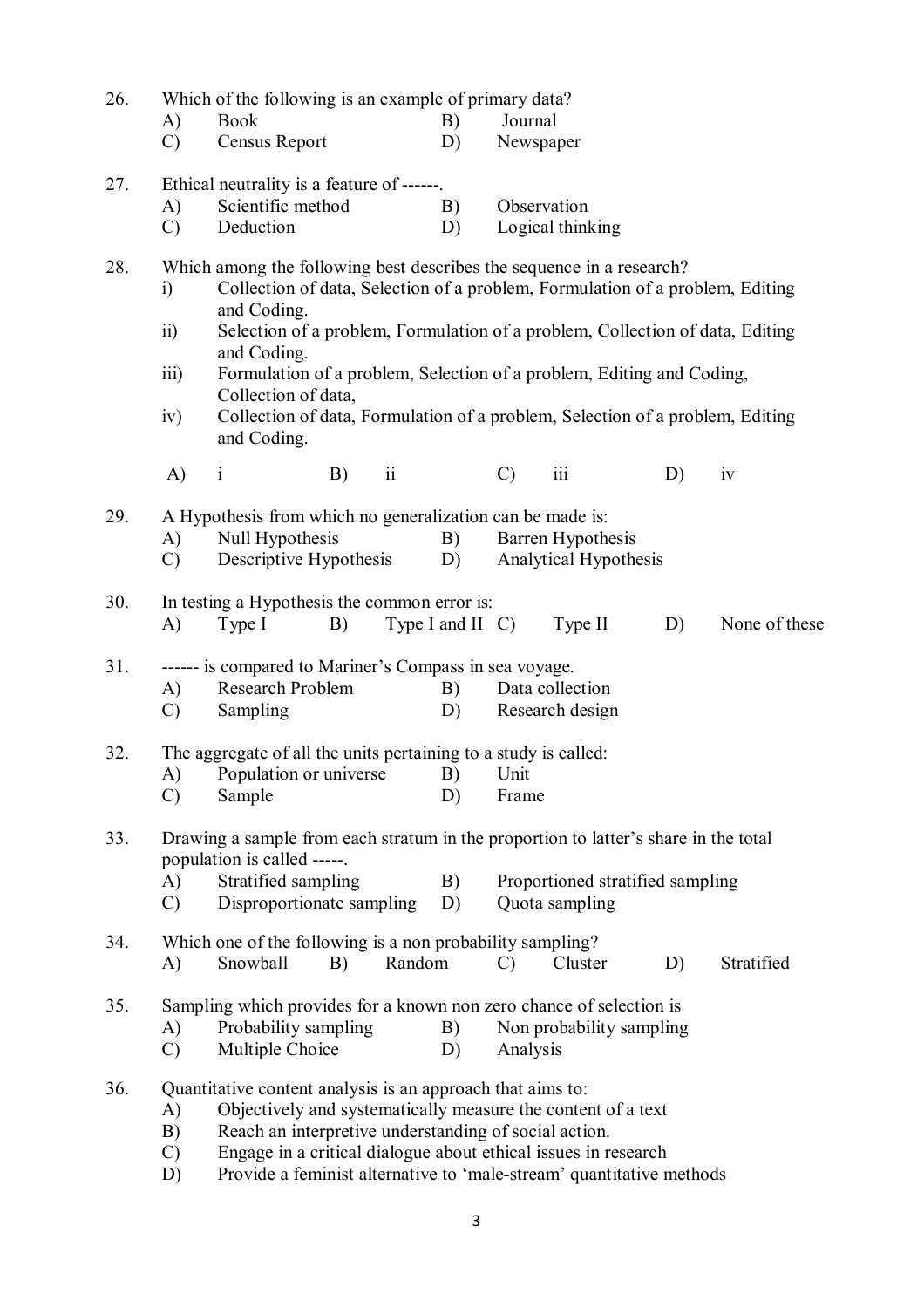| 37.<br>The data from each row in a coding schedule can be entered into a quantitative analysis<br>computer program called: |                                                                                         |                                                                                                              |    |         |                                                                 |                                          |                                     |                          |               |                                                       |  |  |  |
|----------------------------------------------------------------------------------------------------------------------------|-----------------------------------------------------------------------------------------|--------------------------------------------------------------------------------------------------------------|----|---------|-----------------------------------------------------------------|------------------------------------------|-------------------------------------|--------------------------|---------------|-------------------------------------------------------|--|--|--|
|                                                                                                                            | $\bf{A}$                                                                                | <b>SPSS</b>                                                                                                  | B) | Endnote |                                                                 | $\mathcal{C}$ )                          | N-Vivo                              |                          | D)            | Outlook                                               |  |  |  |
| 38.                                                                                                                        | The sixth goal in the 17 Sustainable Developmental Goals to transform our world is----. |                                                                                                              |    |         |                                                                 |                                          |                                     |                          |               |                                                       |  |  |  |
|                                                                                                                            | A)                                                                                      | Poverty and Hunger                                                                                           |    |         | B)                                                              |                                          | <b>Quality Education</b>            |                          |               |                                                       |  |  |  |
|                                                                                                                            | $\mathcal{C}$                                                                           | Clean Water and Sanitation D)                                                                                |    |         |                                                                 |                                          | Gender Equality                     |                          |               |                                                       |  |  |  |
| 39.                                                                                                                        |                                                                                         | The term "Development Communication" was coined by -----.                                                    |    |         |                                                                 |                                          |                                     |                          |               |                                                       |  |  |  |
|                                                                                                                            | A)                                                                                      | Nora Quebral                                                                                                 |    |         | B)                                                              |                                          | Peter Drucker                       |                          |               |                                                       |  |  |  |
|                                                                                                                            | $\mathcal{C}$                                                                           | Barnlund<br>Westley and MacLean<br>D)                                                                        |    |         |                                                                 |                                          |                                     |                          |               |                                                       |  |  |  |
| 40.                                                                                                                        | A list of ongoing rural development programmes are given. Match them                    |                                                                                                              |    |         |                                                                 |                                          |                                     |                          |               |                                                       |  |  |  |
|                                                                                                                            | according to the year of launching:                                                     |                                                                                                              |    |         |                                                                 |                                          |                                     |                          |               |                                                       |  |  |  |
|                                                                                                                            |                                                                                         | List A                                                                                                       |    |         |                                                                 |                                          |                                     | <b>List B</b>            |               |                                                       |  |  |  |
|                                                                                                                            | a)                                                                                      | Prathan Mantri Jan Dhan Yojna                                                                                |    |         |                                                                 |                                          | 1.                                  |                          | October, 2014 |                                                       |  |  |  |
|                                                                                                                            | b)                                                                                      | Sansad Adarsh Gram Yojana                                                                                    |    |         |                                                                 |                                          | 2.                                  |                          | August 1995   |                                                       |  |  |  |
|                                                                                                                            | $\mathbf{c})$                                                                           | Deendayal Antyodaya Yojana                                                                                   |    |         |                                                                 |                                          | 3.                                  | August 2014              |               |                                                       |  |  |  |
|                                                                                                                            | $\mathbf{d}$                                                                            | National Social Assistance Programme                                                                         |    |         |                                                                 |                                          | 4.                                  | May 2016                 |               |                                                       |  |  |  |
|                                                                                                                            | e)                                                                                      | Pradhan Manthri Ujjwala Yojana                                                                               |    |         |                                                                 |                                          | 5.                                  |                          | November 2015 |                                                       |  |  |  |
|                                                                                                                            | A)                                                                                      | a- 5; b-3; c-4; d-1; e-2                                                                                     |    |         |                                                                 | B) $a-3$ ; b-1; c-5; d-2; e-4            |                                     |                          |               |                                                       |  |  |  |
|                                                                                                                            | $\mathcal{C}$                                                                           | a- 2; b-4;c-1; d-5; e-3                                                                                      |    |         | D)                                                              |                                          |                                     | a- 4; b-5; c-2; d-1; e-3 |               |                                                       |  |  |  |
| 41.                                                                                                                        | Pradhan Manthri Ujjwala yojana aims at:                                                 |                                                                                                              |    |         |                                                                 |                                          |                                     |                          |               |                                                       |  |  |  |
|                                                                                                                            | A)                                                                                      | providing free electricity connections to all households in rural areas and poor<br>families in urban areas. |    |         |                                                                 |                                          |                                     |                          |               |                                                       |  |  |  |
|                                                                                                                            | B)                                                                                      | to reach out to the poor households to enrol them to the various government welfare<br>programmes.           |    |         |                                                                 |                                          |                                     |                          |               |                                                       |  |  |  |
|                                                                                                                            | $\mathcal{C}$                                                                           | safeguard the health of women and children by providing them with a clean<br>cooking fuel.                   |    |         |                                                                 |                                          |                                     |                          |               |                                                       |  |  |  |
|                                                                                                                            | D)                                                                                      | to provide accident insurance facility at a very lower cost.                                                 |    |         |                                                                 |                                          |                                     |                          |               |                                                       |  |  |  |
| 42.                                                                                                                        | Identify the objectives of the following rural development programmes:                  |                                                                                                              |    |         |                                                                 |                                          |                                     |                          |               |                                                       |  |  |  |
|                                                                                                                            |                                                                                         | List A                                                                                                       |    |         |                                                                 | List B                                   |                                     |                          |               |                                                       |  |  |  |
|                                                                                                                            | a)                                                                                      | Sukanya Samriddhi Yojana                                                                                     |    |         |                                                                 |                                          |                                     |                          |               | i) for showcasing products made/manufactured/sold     |  |  |  |
|                                                                                                                            |                                                                                         |                                                                                                              |    |         |                                                                 | by women entrepreneurs.                  |                                     |                          |               |                                                       |  |  |  |
|                                                                                                                            | b)                                                                                      | Pradhan Manthri Matritva<br>Vandana Yojana                                                                   |    |         | ii) savings scheme targeted at the parents of girl<br>children. |                                          |                                     |                          |               |                                                       |  |  |  |
|                                                                                                                            | $\mathbf{c})$                                                                           | Mahila e-haat                                                                                                |    |         |                                                                 |                                          |                                     |                          |               | iii) to improve nutritional outcomes for children,    |  |  |  |
|                                                                                                                            |                                                                                         |                                                                                                              |    |         |                                                                 |                                          |                                     |                          |               | adoelscents, pregnant women and lactating             |  |  |  |
|                                                                                                                            |                                                                                         |                                                                                                              |    |         |                                                                 | mothers through targeted approach.       |                                     |                          |               |                                                       |  |  |  |
|                                                                                                                            | $\mathbf{d}$                                                                            | Poshan Abhiyan Jan                                                                                           |    |         |                                                                 |                                          |                                     |                          |               | iv) conditional cash transfer scheme for pregnant and |  |  |  |
|                                                                                                                            |                                                                                         | Andholan                                                                                                     |    |         |                                                                 | lactating women for the first live birth |                                     |                          |               |                                                       |  |  |  |
|                                                                                                                            | A)                                                                                      | $a-iv; b-iii; c-ii; d-i$                                                                                     |    |         | B)                                                              |                                          | $a$ -ii; $b$ - iv; $c$ -i; $d$ -iii |                          |               |                                                       |  |  |  |
|                                                                                                                            | $\mathcal{C}$                                                                           | $a$ -ii; $b$ -iii; $c$ -iv; $d$ -i                                                                           |    |         | D)                                                              |                                          | $a$ - iii; $b$ -i; $c$ -ii; $d$ -iv |                          |               |                                                       |  |  |  |
| 43.                                                                                                                        | Which of the following is an example for non verbal communication media?                |                                                                                                              |    |         |                                                                 |                                          |                                     |                          |               |                                                       |  |  |  |
|                                                                                                                            | A)                                                                                      | time                                                                                                         |    |         | B)                                                              |                                          | bulletin board                      |                          |               |                                                       |  |  |  |

C) space D) both A and C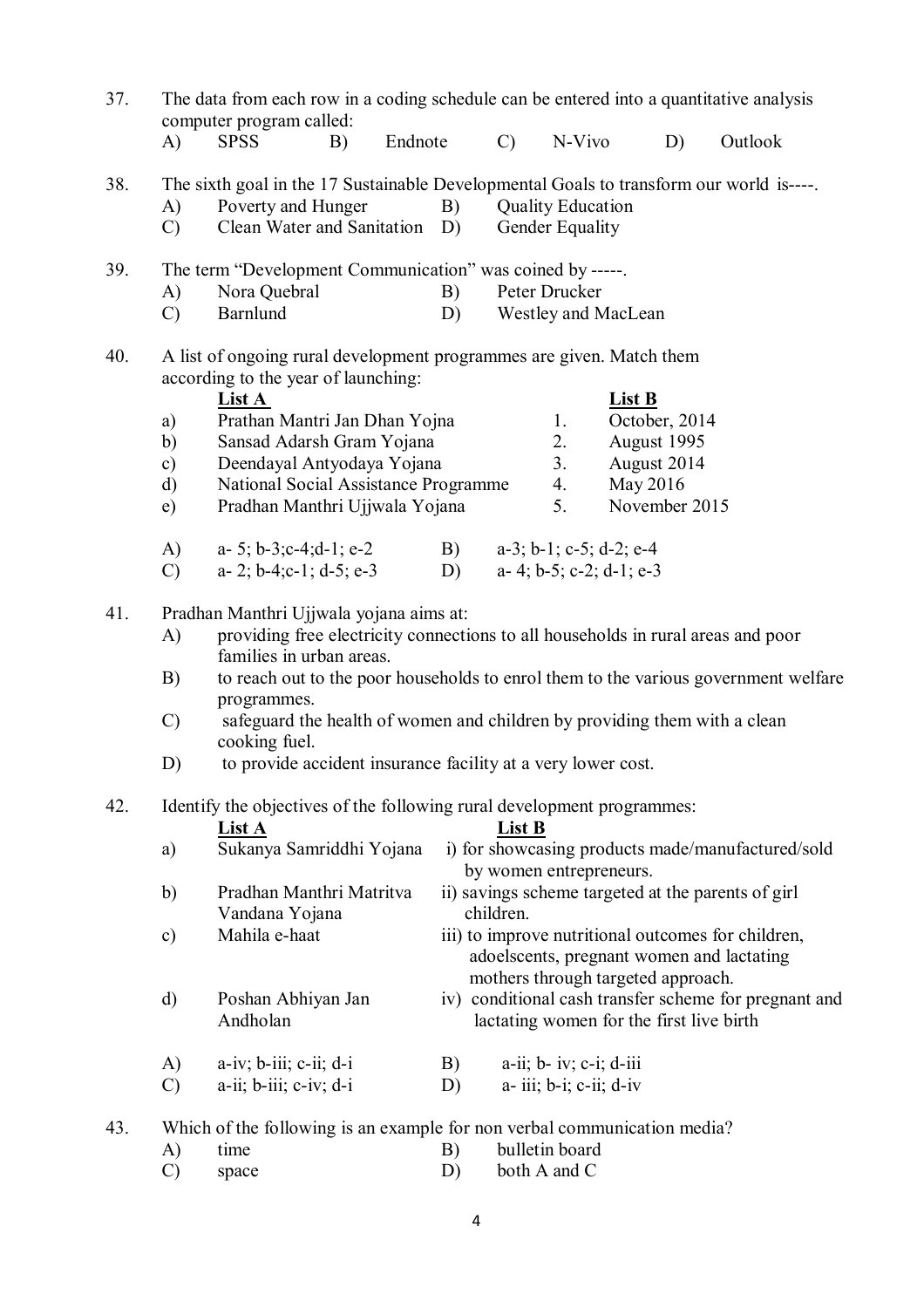- 44. When the accounting manager communicates with the purchasing manager about the dollars to be purchased in the current month, that type of communication is called:
	- A) upward communication B) downward communication
		-
	- C) horizontal communication D) grapevine
- 45. A look or glance is an example for:
	- A) verbal communication B) oral communication
	- C) non verbal communication D) written communication.
- 46. Manuals and policy statements are referred to as:<br>A) upward communication B) dow
	- A) upward communication B) downward communication
		-
	- C) horizontal communication D) none of these
- 47. Which of the following statements is/ are NOT TRUE with respect to communication process?
	- i) The computer industry is an example for a profession that has developed its own jargon.
	- ii) The terms verbal communication and oral communication are interchangeable.
	- iii) Emphatic listening is listening with the intend to understand.
	- iv) The degree of trust the receiver has in its source or the sender of the message is called the source credibility.
	- A) Both i and iii are not true B) is true and the rest are false
	- C) Only iii is false D) Only ii is false and others are true
- 48. Family is better regarded as an association rather than an institution if:
	- A) It is a concrete organization
	- B) It has no specific ends to pursue.
	- C) It does not serve any social needs
	- D) It lacks permanence
- 49. Cultural diffusion occurs due to:
	- A) External source of change B) Cultural contacts
	- C) Cultural borrowings D) All of these

50. Which of the flowing is /are factor (s) of social change?

- 1. Contact between two cultures 2. Deviance 3. Inventions 4. Diffusion
- A) 1 and 2 only B) 1,2 and 3 only
- C) 1 and 4 only D) All of these
- 51. Which of the following are merits of brainstorming method?
	- 1. It helps in generation of creative ideas through free discussion.
	- 2. Meticulously screens all ideas presented.
	- 3. Initial reluctance to the participants to come out with ideas.
	- 4. It helps to arrive at genuinely useful solutions to the problem.
	- A) 1,2 and 3 B) 1,2 and 4 C) 2,3 and 4 D) 1,3 and 4
- 
- -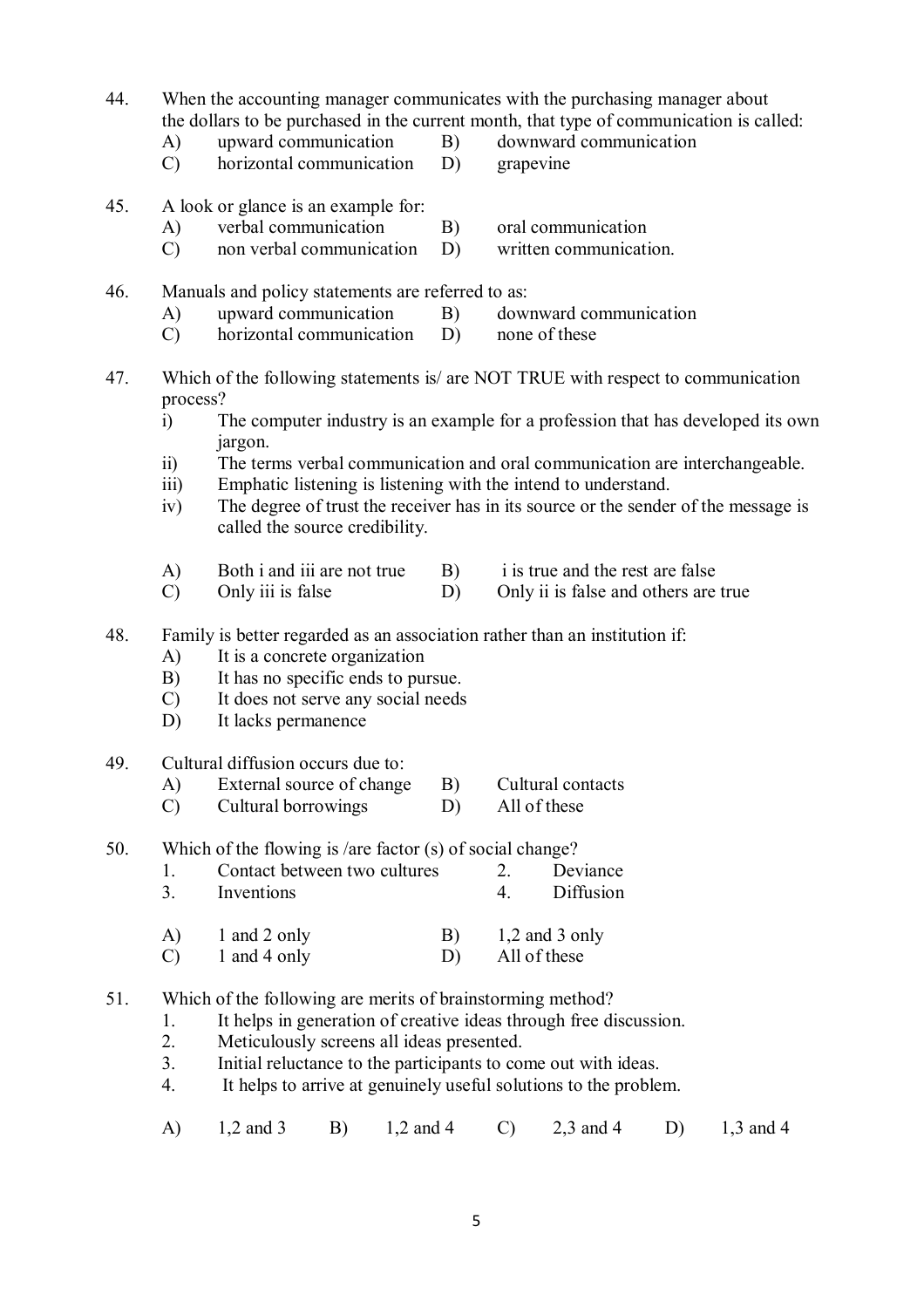- 52. Grow More Food Enquiry Committee was appointed by the Government of India to review it under the chairmanship of :
	- A) V.T Krishnamachari B) C.P.Thakur
		-
	- C) C.P Pariamar D) M.S Swaminathan
- 53. The distinctive aspect of "innovative-decision making" as compared to other types of decision making is:
	- A) Perceived newness of innovation
	- B) Uncertainty associated with it
	- C) Both A and B
	- D) None of these

54. Select the right pathway in a social system relating to the rate of adoption:

- A) Diffusion effect→ Communication integration →Rate of adoption.
- B) Rate of adoption $\rightarrow$  Communication integration $\rightarrow$  Diffusion effect
- C) Communication integration →Diffusion effect→ Rate of adoption
- D) Communication integration→ Rate of adoption →Diffusion effect

55. The greener colour of the egg white is due to the presence of ----- in the egg.

- A) Xanthophyll B) Carotenoid
- C) Ovoflavin D) Lysozyme
- 56. An example for laying vegetarian egg: A) Hornbill B) Cock C) Ostrich D) Leghorn

## 57. Natural casings are made from-----.

- A) Animal intestine B) Regenerated collagen
	-
- C) Plastic films D) Pigeons

## 58. Match the following:

**List A**<br>
Turmeric 1) **List B**<br>
Myrist a. Turmeric 1) Myristicin b. Nutmeg 2) Allyl Isothiocynate c. Garlic 3) Curcumin d. Mustard 4) Eugenoil e. Clove 5) Allicin A) a-3; b-1; c-5; d-2; e-4 B) a-4; b-3; c-1; d-5; e-2<br>C) a-3; b-5; c-4; d-1; e-2 D) a-5; b-1; c-4; d-2; e-3 C) a-3; b-5; c-4; d-1; e-2 D)

59. The acceptable daily intake of  $SO_2$  as per recommended intake is ---mg/kg body wt/day.<br>A)  $0.005$  B)  $0.25$  C)  $0.7$  D)  $0.9$ A) 0.005 B) 0.25 C) 0.7 D) 0.9

- 60. Terpenes represent the largest class of -----. A) novel proteins B) phyto nutrients C) dietary fiber D) antibiotics
- 61. Energy value of 1gm of CHO derived from bomb calorie meter is -----. A) 5.65 kcal B) 9.45kcal C) 4.10kcal D) 6.95kcal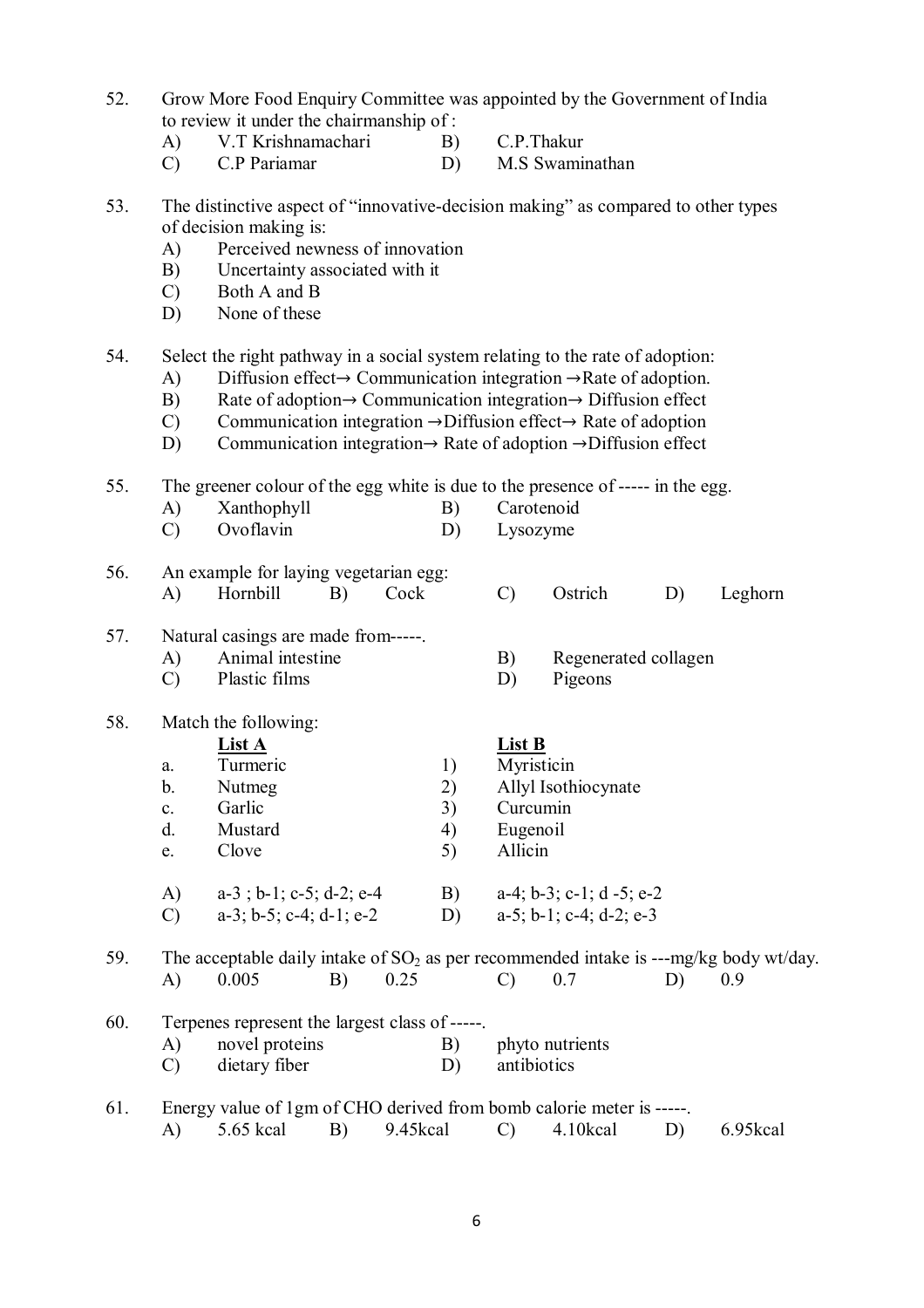- 62. The stomach lining contains several types of cells. Which statement about them is correct?
	- A) G cells secrete Hydrochloric acid
	- B) Mucous cells secrete the glycoprotein mucin
	- C) Chief cells secrete the gastric hormones
	- D) Parietal cells secrete pepsinogen
- 63. Food supplements including trace minerals and vitamins are frequently advertised with promising health benefits. Which of the following substance could be consumed in excess? A) Vitamin C B) Vitamin D C) Zinc D) Vitamin A 64. Individuals suffering from inhalant allergies may also react to cross-reacting food allergens. A person suffering from a natural latex allergy might not react to one of the following allergens. Identify it: A) Avocado B) Mango C) Peach D) Figs 65. Premature infants: A) have higher percent body fat than term infants. B) cannot swallow until 35 weeks of gestation C) should be given Vitamin K as soon as possible after birth. D) is more common in boys than girls. 66. The basic functional unit of skeletal muscle tissue: A) the muscle fibre B) sarcomere C) myofibril D) sarcoplasmic reticulum 67. The immediate source of chemical energy that can be used by skeletal muscle tissue to allow muscle contraction is -----. A) Glucose B) ADP C) ATP D) AMP 68. The largest endogenous substrate source in the body: A) liver glycogen B) muscle glycogen C) intramuscular lipid D) adipose tissue 69. Deficiency of magnesium is associated with -----. A) Alzheimer's B) Rickets C) Osteopenia D) Cirrhosis 70. Which of the following is an absolute contraindication to parenteral nutrition? A) Diarrhea B) Liver Cirrhosis C) Malignancy D) Active infection 71. The Adult Consumption Unit of an adult female sedantary worker (ICMR) is A) 1.8 B) 1.6 C) 0.9 D) 1.2 72. Disorders affecting myelin can lead to-----. A) Bipolar Disorder B) Adenomyosis C) Apoptosis D) None of these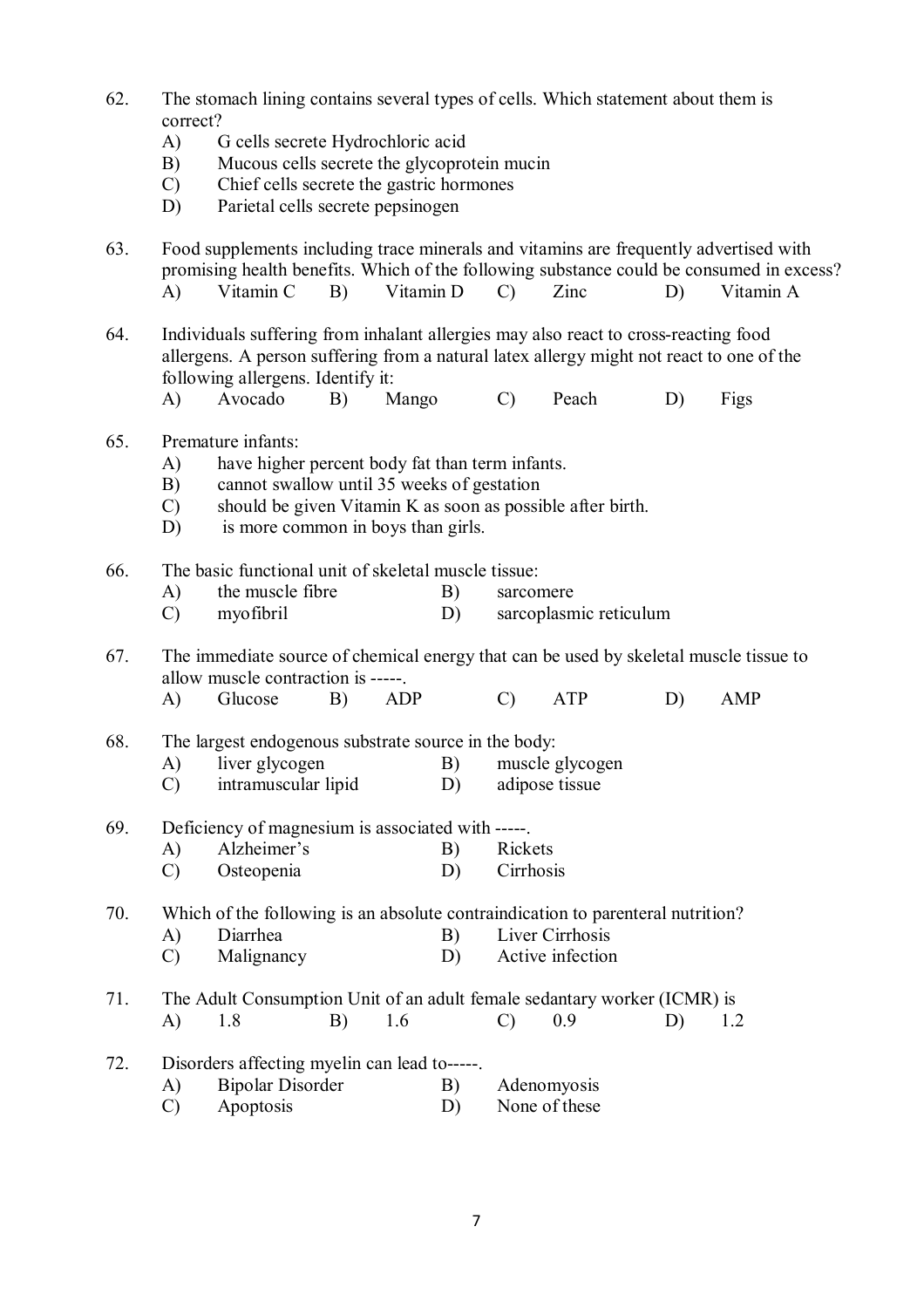73. Identify the teratogens and their effects on foetal development.

|                | <b>List A</b>                      |      | List B                             |
|----------------|------------------------------------|------|------------------------------------|
| a.             | Maternal alcoholism                | 1.   | Cognitive defects                  |
| b.             | Marijuana                          | ii.  | Physical deformities               |
| C <sub>1</sub> | Smoking                            | iii. | Foetal alcohol syndrome            |
| $d_{\cdot}$    | Cocaine                            | 1V   | LBW                                |
| $\bf{A}$       | $a$ -iii; $b$ -i; $c$ -iv; $d$ -ii | B)   | $a$ -ii; $b$ -iv; $c$ -i; $d$ -iii |

C) a-iii; b-iv; c-i; d-ii D) a-iv; b-i; c-iii; d-ii

74. Which of the following actions by an early childhood teacher would likely be most effective in fostering the moral development of young children?

- A) Involving the children in creating specific behavior rules for each area of the school and classroom
- B) Helping the children understand how their actions may affect others and consistently modeling caring and equity
- C) Establishing a set of clear behavior rules at the beginning of the year and applying consequences without exception
- D) Awarding a prize each Friday to the child who has been most cooperative during the week
- 75. Which of the following classroom scheduling practices would be appropriate for children of preschool age to develop mentally?
	- A) providing frequent variations in routine
	- B) beginning each day with a half-hour circle time
	- C) introducing new learning centers each week
	- D) alternating physically active and quiet activities
- 76. Sentence is taught prior to words in language. This maxim of teaching is based on:
	- A) Havigurst theory of developmental task
	- B) Gestalt experiment
	- C) Hulls experiment
	- D) Blooms taxonomy
- 77. A child writes with his / her left hand and is comfortable doing things with it, she / he should be  $-$ 
	- A) Allowed their preference
	- B) Send to seek medical attention
	- C) Forcefully help them to do in a proper way
	- D) Discouraged
- 78. A set of IQ's are given. Select the "educable" group of students from the given group, based on the IQ level.
	- A) 30 to 50 B) 50 to 70 C) 70 to 90 D) 40 to 80
- 79. Theory of multiple intelligence implies the following except
	- A) Intelligence is a distinct set of processing operations used by an individual to solve problems.
	- B) Disciplines should be presented in several ways
	- C) Learning could be assessed through a variety of means
	- D) Emotional intelligence is not related to IQ.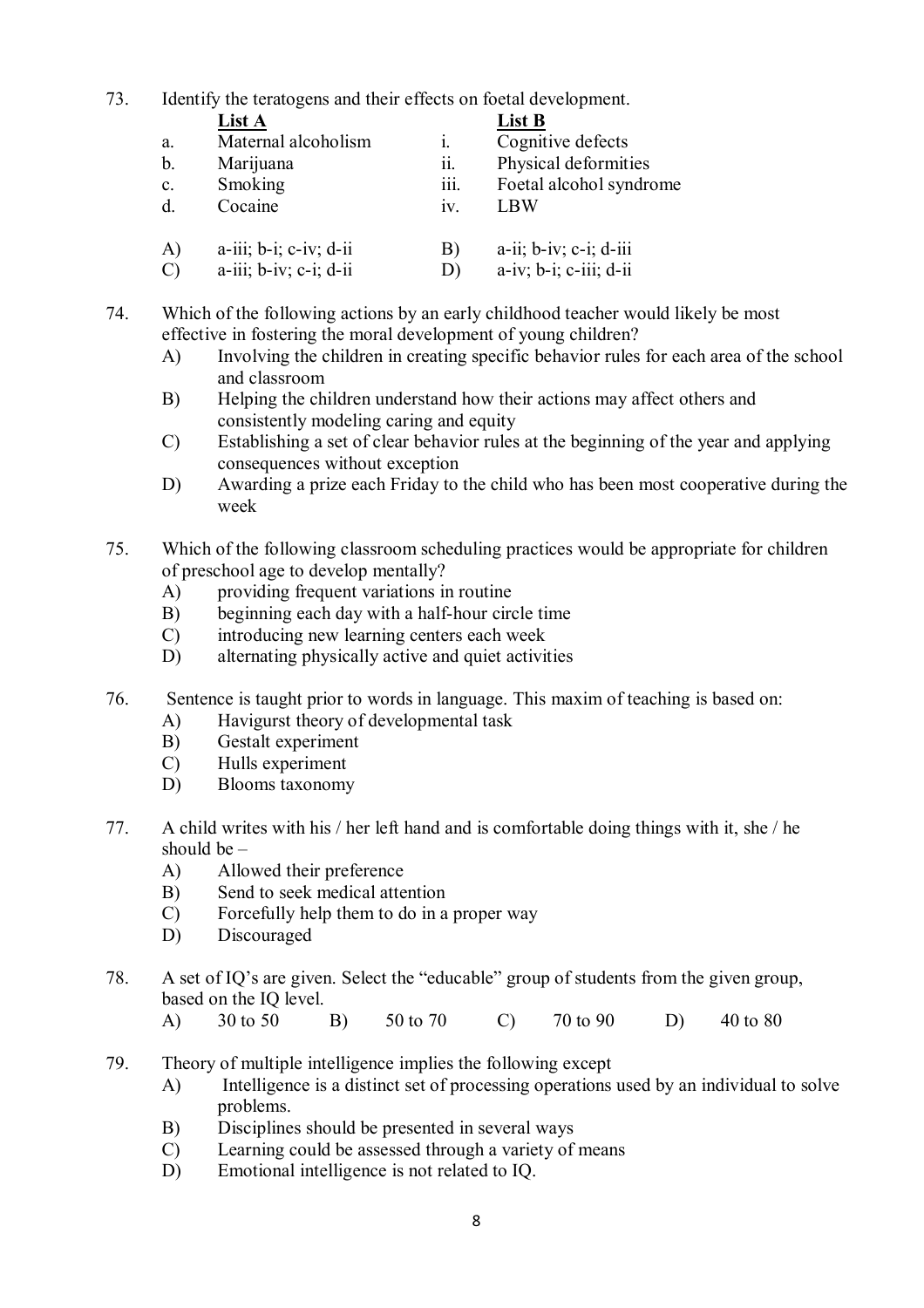| 80. | Which one of the following is an example of a fine motor skill?<br>Scribbling<br>Jumping<br>Climbing<br>B)<br>Writing<br>D)<br>A)<br>$\mathcal{C}$                                                                                                                                                                                                             |  |  |  |  |  |  |  |
|-----|----------------------------------------------------------------------------------------------------------------------------------------------------------------------------------------------------------------------------------------------------------------------------------------------------------------------------------------------------------------|--|--|--|--|--|--|--|
| 81. | The process of expansion of an individual's capacities quantitatively, should be termed as:<br>Growth<br>Development<br>B)<br>A)<br>Creativity<br>$\mathcal{C}$<br>Maturity<br>D)                                                                                                                                                                              |  |  |  |  |  |  |  |
| 82. | The developmental stage in which an individual looks self-centered:<br>Childhood<br>Adolescence D)<br>A)<br>Infancy<br>B)<br>$\mathcal{C}$<br>Adulthood                                                                                                                                                                                                        |  |  |  |  |  |  |  |
| 83. | The period referred by Piaget as the sensory motor adaptation time is -----.<br>$1-3$ years<br>4-6 years<br>$0-2$ years<br>$\mathcal{C}$ )<br>B)<br>D)<br>A)<br>5-7 years                                                                                                                                                                                      |  |  |  |  |  |  |  |
| 84. | Extension Education has today acquired a special status as a profession and<br>discipline responsible for initiating:<br>Skill change<br>B)<br>Programmed change<br>A)<br>Technological change<br>Learned change<br>$\mathcal{C}$<br>D)                                                                                                                        |  |  |  |  |  |  |  |
| 85. | A scoring guide used to evaluate the quality of students is -----<br>Checklist<br>$\bf{A}$<br>Rating scale B)<br>Rubrics<br>$\mathcal{C}$<br>D)<br>Inventories                                                                                                                                                                                                 |  |  |  |  |  |  |  |
| 86. | The age at which the visual displacement of the objects can be identified?<br>6-9 months<br>$10-14$ months<br>$\bf{A}$<br>B)<br>12-18 months<br>D)<br>18-24 months<br>$\mathcal{C}$                                                                                                                                                                            |  |  |  |  |  |  |  |
| 87. | Which of the following techniques can be used to assess infant cognitive development and<br>negotiate the possible confounding issue of poor motor coordination?<br>Visual gaze and habituation technique<br>A)<br>Block buildings and Visual cliffs<br>B)<br>Verbal reasoning and mirror tracking<br>$\mathcal{C}$<br>Strange situations can be created<br>D) |  |  |  |  |  |  |  |
| 88. | Which of the following reflects Piagets preoperational stage?                                                                                                                                                                                                                                                                                                  |  |  |  |  |  |  |  |
|     | Start of pretend play<br>Animism<br>B)<br>A)<br>Magical thinking<br>All of these<br>$\mathcal{C}$<br>D)                                                                                                                                                                                                                                                        |  |  |  |  |  |  |  |
| 89. | Ranking of India, on Global Hunger Report 2018<br>158<br>139<br>103<br>124<br>D)<br>A)<br>B)<br>$\mathcal{C}$                                                                                                                                                                                                                                                  |  |  |  |  |  |  |  |
| 90. | Sustainable Development Goal that is closely related to healthy ageing states to ensure<br>healthy lives and promote well-being for all at all ages through universal health coverage<br>including financial risk protection, is<br>Goal 5<br>D)<br>Goal 7<br>Goal 1<br>Goal 3<br>$\mathcal{C}$<br>A)<br>B)                                                    |  |  |  |  |  |  |  |
| 91. | The Kathmandu Declaration 2016, focuses on:<br>Equality, empowerment and justice for women.<br>A)<br>Freedom of mobility for children with disability<br>B)<br>Reservation for women in all paths of life<br>$\mathcal{C}$                                                                                                                                     |  |  |  |  |  |  |  |

D) Addressing the special needs of the elderly population.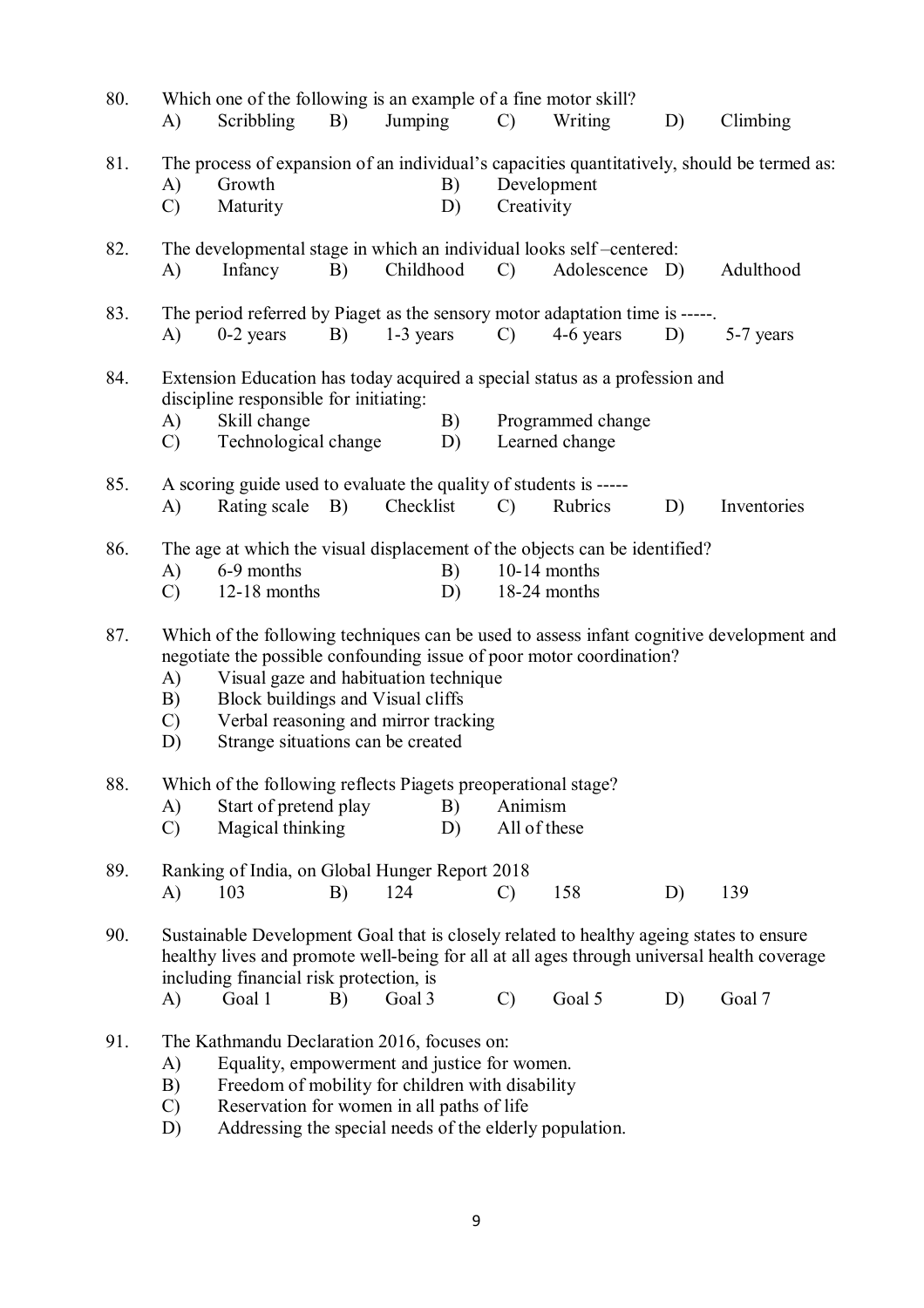| 92.  |                                                              | traffic within the home?                                                     |         |                                                                                 | Which kitchen configuration most effectively restricts interference from circulation |                       |    |         |  |  |  |  |
|------|--------------------------------------------------------------|------------------------------------------------------------------------------|---------|---------------------------------------------------------------------------------|--------------------------------------------------------------------------------------|-----------------------|----|---------|--|--|--|--|
|      | A)<br>$\mathcal{C}$                                          | L Shaped<br>Two walled                                                       |         | B)<br>D)                                                                        | U shaped                                                                             | Broken U shaped       |    |         |  |  |  |  |
| 93.  |                                                              | The perimeter of the kitchen work triangle should be not greater than -----. |         |                                                                                 |                                                                                      |                       |    |         |  |  |  |  |
|      | A)                                                           | 12 feet<br>B)                                                                | 20 feet |                                                                                 | $\mathcal{C}$                                                                        | 26 feet               | D) | 32 feet |  |  |  |  |
| 94.  |                                                              | Blue baby syndrome is due to the excess of -----in drinking water.           |         |                                                                                 |                                                                                      |                       |    |         |  |  |  |  |
|      | A)                                                           | Zinc                                                                         |         | B)                                                                              | Chlorine                                                                             |                       |    |         |  |  |  |  |
|      | $\mathcal{C}$                                                | Potassium                                                                    |         | D)                                                                              | Nitrate                                                                              |                       |    |         |  |  |  |  |
| 95.  | Diffuseness is a measure of:                                 |                                                                              |         |                                                                                 |                                                                                      |                       |    |         |  |  |  |  |
|      | A)                                                           | Quality of light                                                             |         | B)                                                                              |                                                                                      | Light direction       |    |         |  |  |  |  |
|      | $\mathcal{C}$                                                | Reflection of time                                                           |         | D)                                                                              |                                                                                      | Wavelength of colour  |    |         |  |  |  |  |
| 96.  | Radial Balance results from the arrangement of elements from |                                                                              |         |                                                                                 |                                                                                      |                       |    |         |  |  |  |  |
|      | A)                                                           | Central point                                                                |         | B)                                                                              | Diameter                                                                             |                       |    |         |  |  |  |  |
|      | $\mathcal{C}$                                                | Parallel Sides                                                               |         | D)                                                                              | Periphery                                                                            |                       |    |         |  |  |  |  |
| 97.  |                                                              | Ikebana refers to:                                                           |         |                                                                                 |                                                                                      |                       |    |         |  |  |  |  |
|      | A)                                                           | Man, Earth and Sky                                                           | B)      |                                                                                 | Earth, Water and Man                                                                 |                       |    |         |  |  |  |  |
|      | $\mathcal{C}$                                                | Heaven, Man and Sky                                                          |         | D)                                                                              |                                                                                      | Heaven, Earth and Man |    |         |  |  |  |  |
| 98.  | Nageire flower arrangement are made in ----.                 |                                                                              |         |                                                                                 |                                                                                      |                       |    |         |  |  |  |  |
|      | A)                                                           | Shallow container with wide opening                                          |         |                                                                                 |                                                                                      |                       |    |         |  |  |  |  |
|      | B)                                                           | Tall Container with small opening                                            |         |                                                                                 |                                                                                      |                       |    |         |  |  |  |  |
|      | $\mathcal{C}$                                                | Cylinder container with wide opening                                         |         |                                                                                 |                                                                                      |                       |    |         |  |  |  |  |
|      | D)                                                           | Miniature bases with wide opening                                            |         |                                                                                 |                                                                                      |                       |    |         |  |  |  |  |
| 99.  |                                                              | Joinery is the term used in ----.                                            |         |                                                                                 |                                                                                      |                       |    |         |  |  |  |  |
|      | A)                                                           | Management                                                                   | B)      |                                                                                 | <b>Resolving Conflicts</b>                                                           |                       |    |         |  |  |  |  |
|      | $\mathcal{C}$                                                | Menu Planning of Cuisines D)                                                 |         |                                                                                 | <b>Furniture Making</b>                                                              |                       |    |         |  |  |  |  |
| 100. |                                                              | Occult Balance is another word for:                                          |         |                                                                                 |                                                                                      |                       |    |         |  |  |  |  |
|      | A)                                                           | <b>Informal Balance</b>                                                      | B)      | Rhythmic Balance                                                                |                                                                                      |                       |    |         |  |  |  |  |
|      | $\mathcal{C}$                                                | <b>Radial Balance</b><br><b>Symmetrical Balance</b><br>D)                    |         |                                                                                 |                                                                                      |                       |    |         |  |  |  |  |
| 101. |                                                              |                                                                              |         | Which of the following principle of design direct us to the centre of interest? |                                                                                      |                       |    |         |  |  |  |  |
|      | A)                                                           | <b>Radial Balance</b>                                                        |         | B)                                                                              | Progressive Rhythm                                                                   |                       |    |         |  |  |  |  |
|      | $\mathcal{C}$                                                | Emphasis                                                                     |         | D)                                                                              |                                                                                      | Golden Oblong         |    |         |  |  |  |  |
| 102. | High Light and Low Light of colours refers to:               |                                                                              |         |                                                                                 |                                                                                      |                       |    |         |  |  |  |  |
|      | A)                                                           | Intensity of colour                                                          | B)      | Hue                                                                             |                                                                                      |                       |    |         |  |  |  |  |
|      | $\mathcal{C}$                                                | Value of colour                                                              |         | D)                                                                              |                                                                                      | Chroma of colour      |    |         |  |  |  |  |
| 103. |                                                              | If Darning: Pattern Making, then Valances:                                   |         |                                                                                 |                                                                                      |                       |    |         |  |  |  |  |
|      | A)                                                           | National Cuisine                                                             |         | B)                                                                              | <b>Window Treatment</b>                                                              |                       |    |         |  |  |  |  |
|      | $\mathcal{C}$                                                | <b>Flower Arrangement</b>                                                    |         | D)                                                                              | Furniture                                                                            |                       |    |         |  |  |  |  |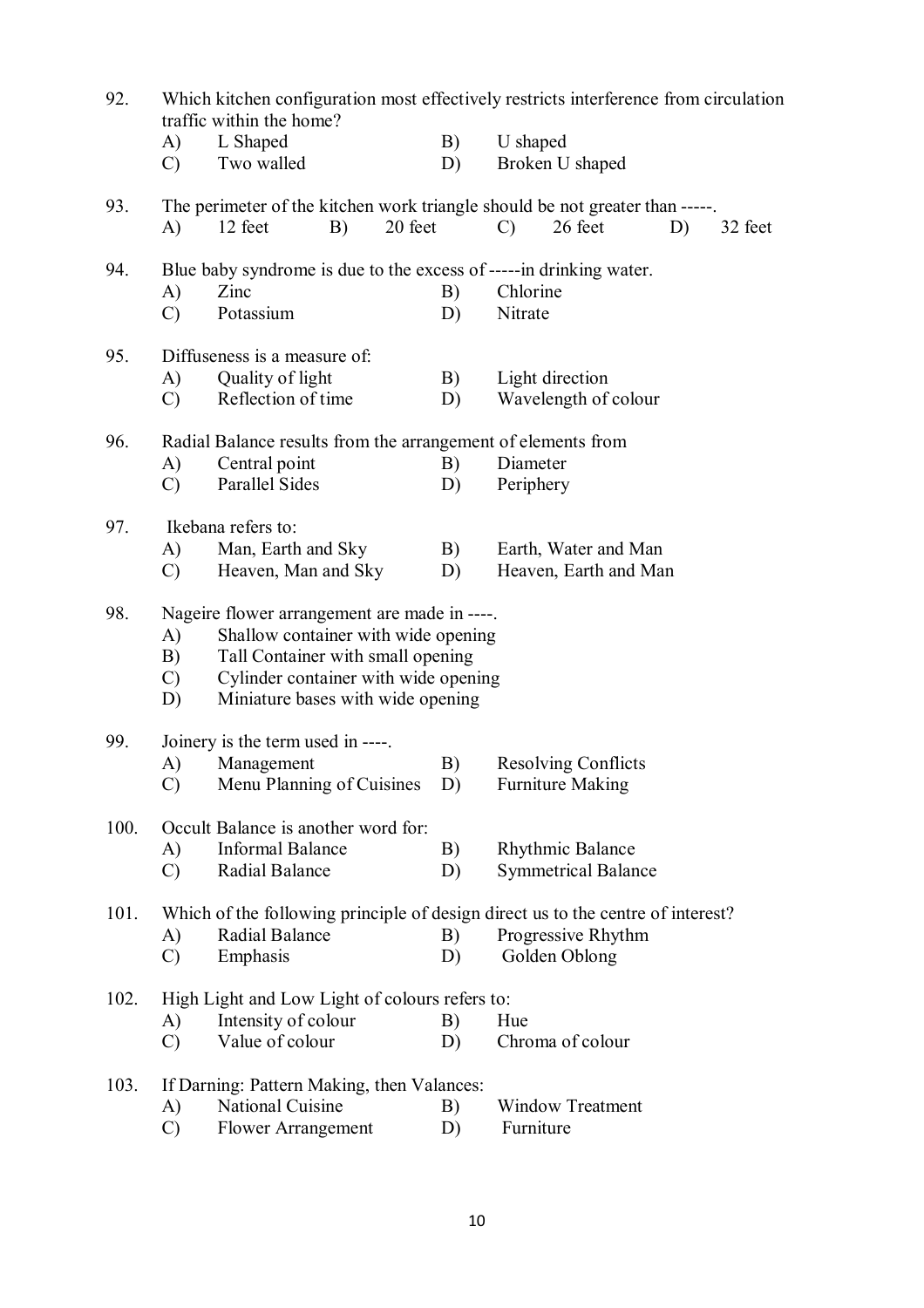- 104. Which of the following statements is true?
	- A) Abilities, Skill and Energy are Non-Human Resources
	- B) Ability, Community skills and Money are Human Resources
	- C) Time, Money and Energy are Non-Human Resources
	- D) Energy, Knowledge and skills are Human Resources.
- 105. Scientific Study of the relationship between man and his working environments is called:
	- A) Resource Management B) Ergonomics
	- C) Work Simplification D) Fatigue
- 106. ----- is the unfolding of characteristics present in the individual that come from the individuals genetic endowment.
	- A) Development B) Maturation C) Growth D) Heredity
- 107. The average vocabulary of a two year old child is ----.
	- A) 100-200 words B) 200-300 words
	- C) 300-400 words D) less than 100 words
- 108. The ability to use two languages is known as: A) Cluttering B) Slurring C) Stuttering D) Bilingualism
- 109. Infants born by Caessarean section are generally:
	- I. The quietest, less crying kids than those born spontaneously or with the use of instruments.
	- II. Adjust more quickly and more successfully to their new environments than others.
	- III. Takes time to adjust to postnatal life than those born in any other way.
	- IV. Expends less energy in random movements of the body in postnatal life.
	- A) I and IV are true B) All the statements are true
	- C) II and III are true D) I, II and III are true
- 110. Which among the following is true?
	- A) Modular homes are permanent structures.
	- B) Modular and manufactured homes are the same.
	- C) Modular homes can be moved from one location to another.<br>D) Modular homes need not conform to the building codes and
	- Modular homes need not conform to the building codes and guidelines of traditional homes
- 111. A green home is a type of house designed:
	- I. To be environmentally friendly and sustainable.
	- II. With all the furnishings and accessories arranged in the shades and tints of green.
	- III. Protecting occupants health and reducing waste, pollution and environmental degradation
	- IV. To be resource efficient and environmentally responsible.
	- A) I, II and III are correct B) I, II and IV are correct
	- C) I, III and IV are correct D) All are correct